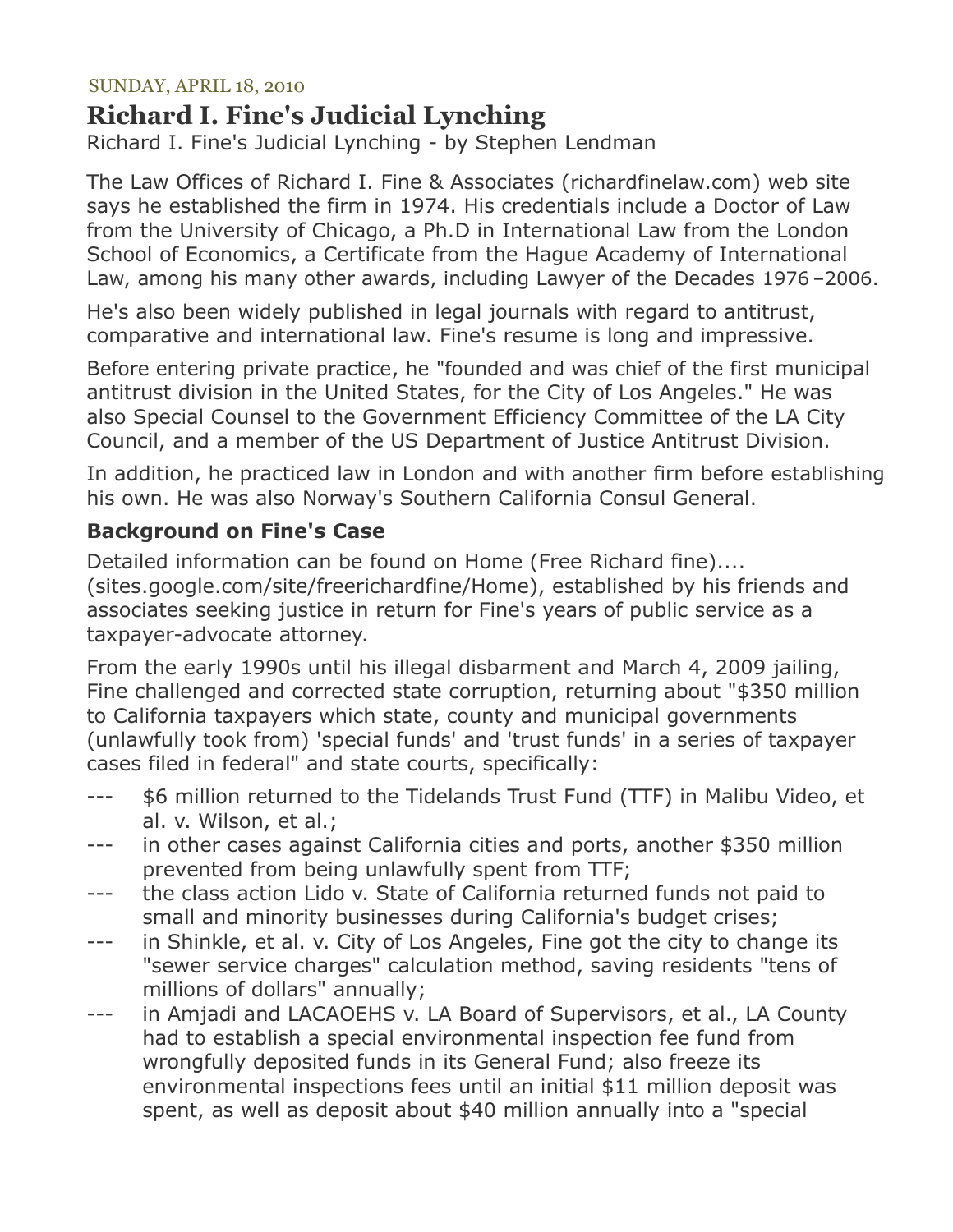fund" for environmental inspection fees; and

--- many other legal victories against corrupt state officials saving California taxpayers about "\$1 billion," illegally "enrich(ing) developers, and blatantly trampl(ing) the people's rights;" Fine calls it "a true story....wrapped up in one man's personal nightmare."

Overall, he stopped "Twenty-Six Years of California's Annual Budget Crisis," and was the first lawyer to "Challenge, In Court, The Unconstitutional Payments Given By Los Angeles County (Supervisors) To The Los Angeles County Superior Court Judges," over \$300 million since the late 1980s.

Over the same period, these "judges decided cases and made orders in favor of the County to the exclusion of the opposing parties in cases before them." For example, from 2005 - 2007, no one won a case against the county in courts presided over by LA Superior Court judges. Over many years, as a result, Californians were swindled out of hundreds of millions of dollars, and most troubling of all, county judges knew "taking payments from LA County was unconstitutional," in violation of the Code of Judicial Ethics and Political Reform Act for not disclosing them.

The same practice was common around the state, but not like in LA County, where state legislators exempted judges and county supervisors from prosecution.

For his many years of crime fighting, Fine was charged with "contempt of court" and "moral turpitude," disbarred by California's Supreme Court and jailed by Superior Court Judge David Yaffe "in retaliation for bringing the cases and exposing the unconstitutional payments," ones later held to be unconstitutional.

Fine's case is currently before the US Supreme Court. The California Bar waived its right to respond, meaning his appeal is unopposed. Also in his favor was a late 2009 decision in Sturgeon v. LA County (brought by Judicial Watch) deciding that county payments to judges are illegal.

Yet, with the help of California Supreme Court Chief Justice Ronald M. George, state-paid lobbyists got legislators to pass "a midnight bill" (SBX2- 11) at the peak of last year's budget crisis, changing the law to make the payments appear legally authorized to continue, besides giving everyone involved retroactive immunity from criminal prosecution.

Note: immunity is never given when no crime was committed.

The latest on SBX2-11 immunity is that it's not in the "official Code" like the rest of the bill, Fine's friends and associates asking, "Why are they hiding this pardon of over Ten Million Felonies from the public." They further say the bill "is an ex post facto law. Its immunity provisions will ultimately be repealed," so complicit judges aren't off the hook.

As of mid-April, 2010, Fine remains in LA County Men's Central Jail, the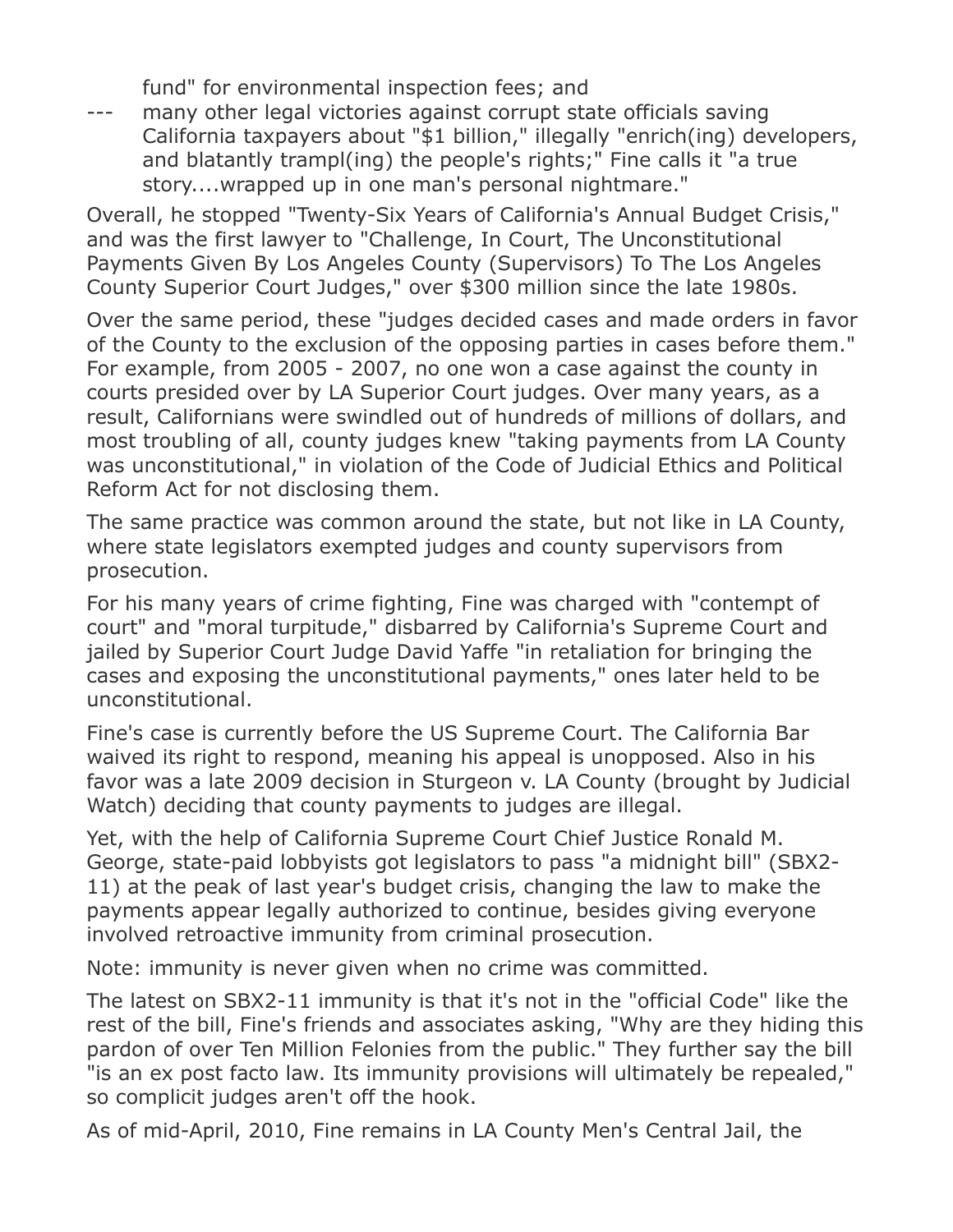"worst jail in the United States," according to an ACLU investigation and report (aclu.org/prisoners-rights/aclu-releases-report) calling it "nightmarish" because of severe overcrowding (with over 20,000 detainees), violence, and overall conditions causing serious mental illness.

Fine is held in solitary confinement under horrendous conditions to punish him - with no fresh air, bright all-night overhead lighting, and no pen and paper to petition a higher court, a right ever serial killers get. Also, reporters (at least until now) were denied permission to interview him. He's not allowed to post bond or get a hearing, and is ordered to stay in jail until he relents and withdraws his charges.

In a Full Disclosure.net April 7, 2010 interview, Fine states:

"This is the beginning of what happens when you lose a democracy. There is absolutely no question I'm a political prisoner," held without bail, without trial, and with every state appeal denied. The issue is "a straight out-an-out abuse of power, and I'm the person who went in and called them on it....This is the biggest judicial scandal and judicial bribery scheme in American history. My being in jail for (over a year) should show you that no one is immune from this abuse of power."

Fine's case exposes the dark underside of California politics and appalling level of official malfeasance, involving greedy developers, corrupt LA County Supervisors and judges, the state Supreme Court, its Bar Association, and the 9th Circuit Court of Appeals, co-conspiring to protect ongoing criminality and punish anyone challenging it.

On April 9, Contra Costa Times writer Troy Anderson headlined, "Supreme Court to hear Fine case," quoting Brooklyn Law School Professor Jayne Ressler, an expert in "coercive confinement" saying:

"The fact the Supreme Court is involved in any way is a big deal. It certainly speaks volumes to the importance of this case, and it's quite intriguing."

At issue is Fine's "coercive confinement," but he also hopes California corruption will be addressed. The issue of judges' pay is currently before the California Supreme Court, but given how judges and legislators conspire, it'll likely go nowhere to let illegal behavior continue.

The state Supreme Court disbarred Fine. Superior Court Judge David Yaffe jailed him for allegedly practicing law while being inactive and refusing to answer questions about his assets to pay court-ordered attorney fees in connection with a Marina del Rey case.

The US Supreme Court will hear his case on April 23. It gets thousands of applications annually, but considers about 80 or 90 at most. His appeal cites the precedent of a Los Angeles newspaper reporter jailed in 1972, in contempt, for refusing to divulge sources relating to the Charles Manson case. After six weeks in confinement, the US Supreme Court ordered him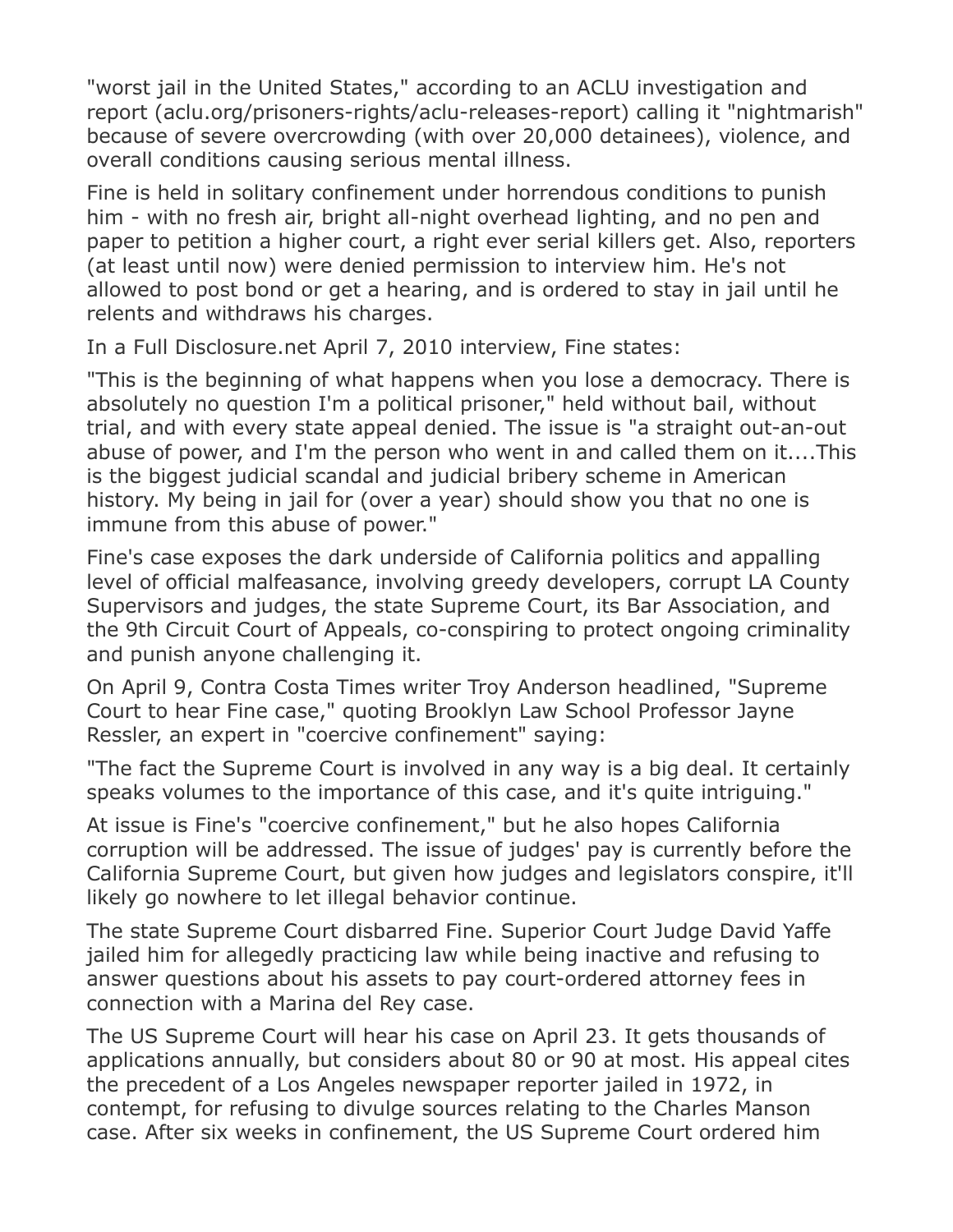released while his case was considered by the 9th Circuit Court of Appeals. "Lower courts later determined that lengthy confinements for contempt" are to punish in violation of "legal limits on punitive sentences for contempt."

The US Supreme Court has the final say. Meanwhile, at age 70 and in deteriorating health, Fine remains incarcerated, his freedom very much in jeopardy.

Also at issue is due process and judicial fairness, fast disappearing in America and denied anyone challenging corrupt power and privilege effectively. Fine did it courageously and expertly. He's now paying the price.

Stephen Lendman lives in Chicago & can be reached at [lendmanstephen@sbcglobal.net](mailto:lendmanstephen@sbcglobal.net) Also visit his blog site at sjlendman.blogspot.com and listen to cutting-edge discussions with distinguished guests on the Progressive Radio News Hour on the Progressive Radio Network Thursdays at 10AM US Central time and Saturdays and Sundays at noon. All programs are archived for easy listening.

http://www.progressiveradionetwork.com/the-progressive-news-hour/.

--------------------------------------------------------------------------------------------------------------------------------------------------------------------------------------

### SUNDAY, SEPTEMBER 19, 2010

# **Attorney Richard I. Fine Released**

Attorney Richard I. Fine Released - by Stephen Lendman

A longtime distinguished lawyer, detailed information about him, his career, and lawless disbarment and imprisonment can be found through the following link:

### <http://sites.google.com/site/freerichardfine/>

From the early 1990s until his disbarment and March 4, 2009 jailing, Fine challenged and corrected state corruption, returning about "\$350 million to California taxpayers which state, county and municipal governments (unlawfully took from) 'special funds' and 'trust funds' in a series of taxpayer cases filed in federal" and state courts.

Yet, for his many years of crime fighting, he was charged with "contempt of court" and "moral turpitude," disbarred by California's Supreme Court, and jailed by Superior Court Judge David Yaffe (retiring November 1) "in retaliation for bringing the cases and exposing the unconstitutional payments," ones later held to be unconstitutional.

Last spring, Fine appealed to the US Supreme Court for release. The California Bar waived its right to respond, meaning his appeal was unopposed. Nonetheless, on May 24, 2010, Fine's Petition for Writ of Certiorari (an order to a lower court) was denied without explanation or comment. As a result, he remained a political prisoner, one of many hundreds in America, a topic an earlier article addressed, accessed through the following link:

<http://sjlendman.blogspot.com/2010/08/political-prisoners-in-america.html>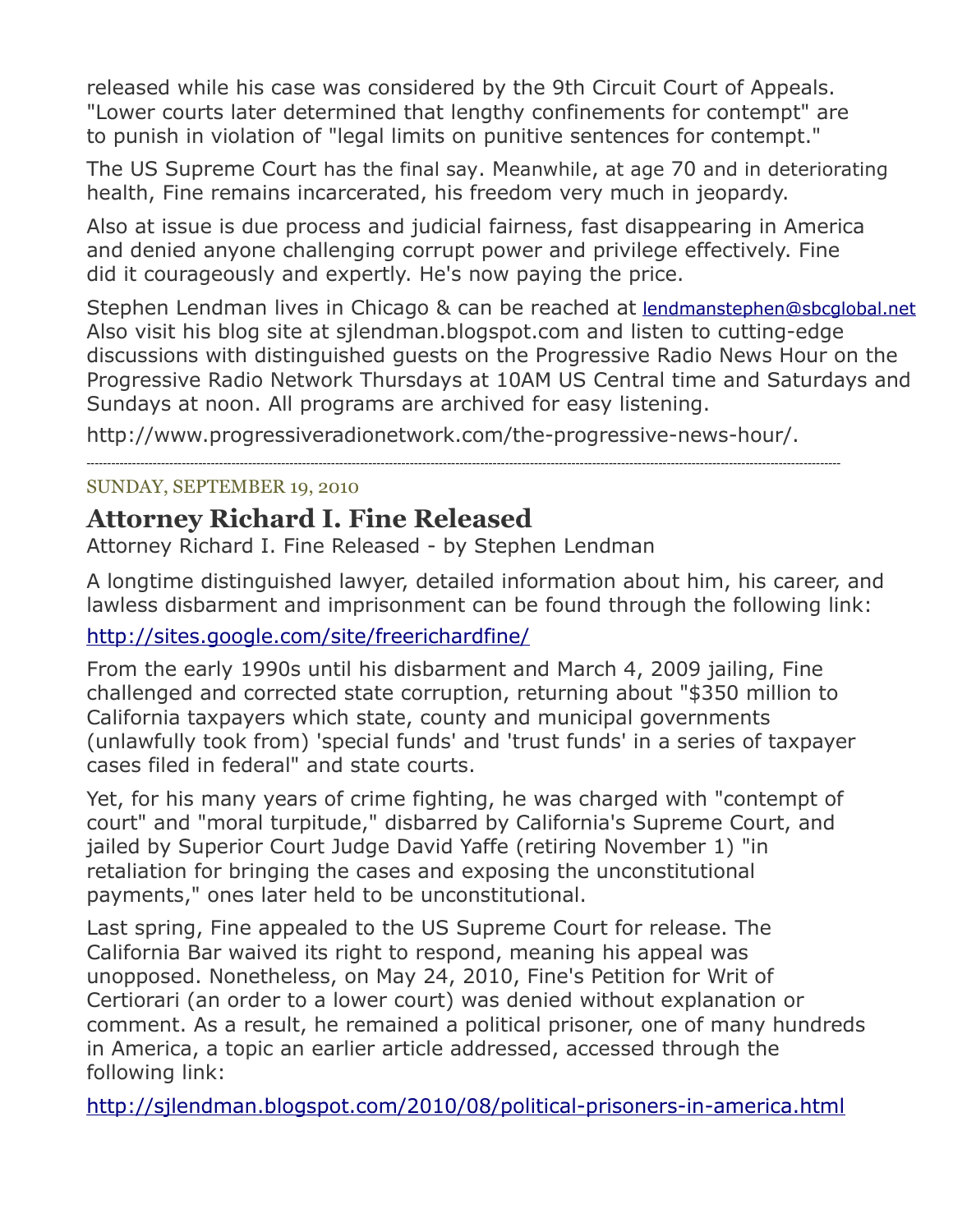At the time, his daughter Victoria Fine, a Huffington Post journalist and editor, said:

"We are deeply disappointed in the outcome of this. It's scary to me that the justice system at all levels doesn't see the inherent flaws in the system and is choosing not to correct them."

## **Richard Fine Released**

With few details available, and little media coverage outside Los Angeles, the following accounts announced the news:

On September 18, Los Angeles Times writer Scott Glover headlined, "Lawyer abruptly freed from jail," saying:

After a year and a half in jail on contempt charges, "Richard Fine was released from Los Angeles County Jail in downtown Los Angeles shortly after 9 p.m. but did not wish to speak to a Times reporter."

On LA Observed, Kevin Roderick wrote:

"Fine, the 70-year old lawyer and self-styled taxpayer advocate sent to jail 'indefinitely' by a ticked-off Superior Court judge (was) released abruptly last night."

On Examiner.com Los Angeles, Laura Lynn said:

"Attorney Richard Fine was released from jail Friday, according to an LA Times article and children's rights advocate Janette Isaacs."

Isaacs suggested that Yaffe may have released him on Yom Kippur (a day of atonement for Jews) as "a symbolic act."

Los Angeles Daily News writer Troy Anderson said Fine told the paper, in a phone interview, that his release showed "right will win over might. This is really a great day for Los Angeles and for California."

He'd written Yaffe recently, requesting a new judge because of his retirement. He then speculated that Yaffe may not have wanted to hand someone else his "complicated case....I guess Friday it all came to a head and Yaffe suddenly decided he wanted out of all this and decided to release me."

Perhaps he also wished to close it ahead of his retirement, or even had second thoughts about his outrageous sentencing of a man deserving praise, not indefinite punishment for serving the people of Los Angeles County heroically and selflessly.

Until September 17, he'd spent 563 days in solitary confinement, the longest ever for an attorney (or perhaps anyone) for contempt of court. Emerging, however, his spirit was as high as last May after the Supreme Court denied his petition, saying then:

"I'm in fighting condition. They haven't broken me down, and they won't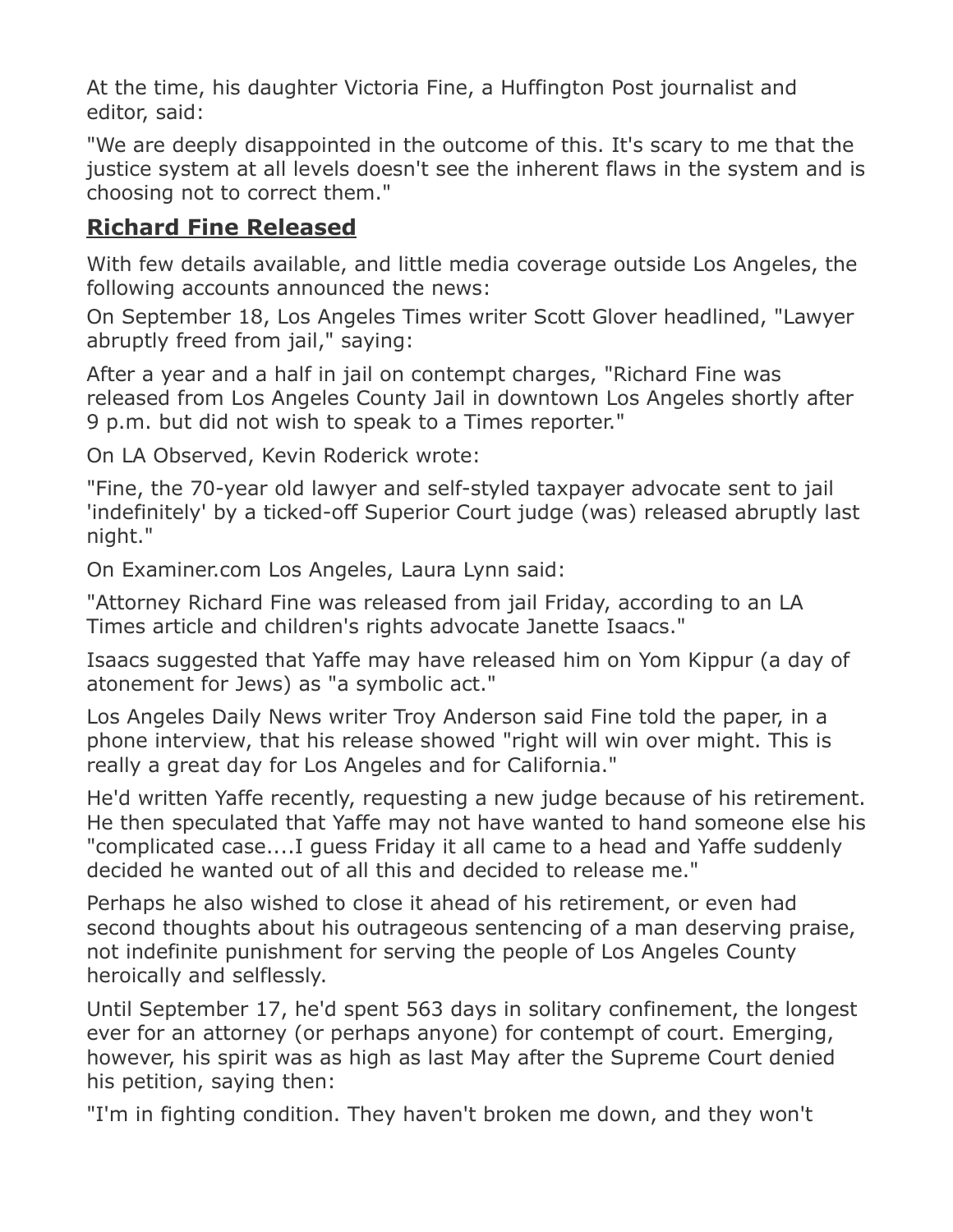break me down."

On September 18, he said:

"We can now look at cleaning up the judiciary and stopping (23 years of) illegal payments....that have cost taxpayers \$300 million."

While imprisoned, Fine filed dozens of motions, including a complaint several days before his release, charging local, state and federal prosecutors with a massive "judicial corruption and bribery scheme" in California courts.

Writing District Attorney Steve Cooley, state Attorney General Jerry Brown, and US Attorney Andre Birotte, he requested local, state, and federal investigations of LA County judges and supervisors for alleged corruption, a longstanding problem Fine challenged from the early 1990s until his illegal disbarment and March 4, 2009 jailing.

Now free, he may continue his work and advocacy to cleanse LA County of corruption, costing taxpayers hundreds of millions of dollars, the same problem throughout America, especially in Washington, as well as from Wall Street and other corporate predators, notorious for ripping off unsuspecting customers and clients.

# **A Final Comment**

Those challenging entrenched power risk grave harm to themselves. Besides many others, Fine and two other courageous lawyers stand out. Paul Bergrin is one, an earlier article addressing his case, accessed through the following link:

## [http://sjlendman.blogspot.com/2009/12/targeting-lawyers-case-of-paul](http://sjlendman.blogspot.com/2009/12/targeting-lawyers-case-of-paul-bergrin.html)[bergrin.html](http://sjlendman.blogspot.com/2009/12/targeting-lawyers-case-of-paul-bergrin.html)

A "top prosecutor" and one of New Jersey's "most prominent (and effective) defense lawyers," according to The New York Times, he ran afoul of the system by defending one of US soldiers charged with killing four Iraqis near Samarra during Operation Iron Triangle in May 2006, a case that made international headlines.

Yet as Professor Stjepan Mestrovic explained in his book titled, "The 'Good Soldier' on Trial: A Sociological Study of Misconduct by the US Military Pertaining to Operation Iron Triangle, Iraq," four charged soldiers followed their commander's (Col. Michael Steele) Rules of Engagement (ROE) to "kill all military age males." They had to obey or face Court Martial and imprisonment, their fate as it turned out anyway to absolve their commander of responsibility.

Bergrin wanted him and the entire chain of command, including Defense Secretary Donald Rumsfeld, George Bush and Dick Cheney held culpable, and therein lay his undoing.